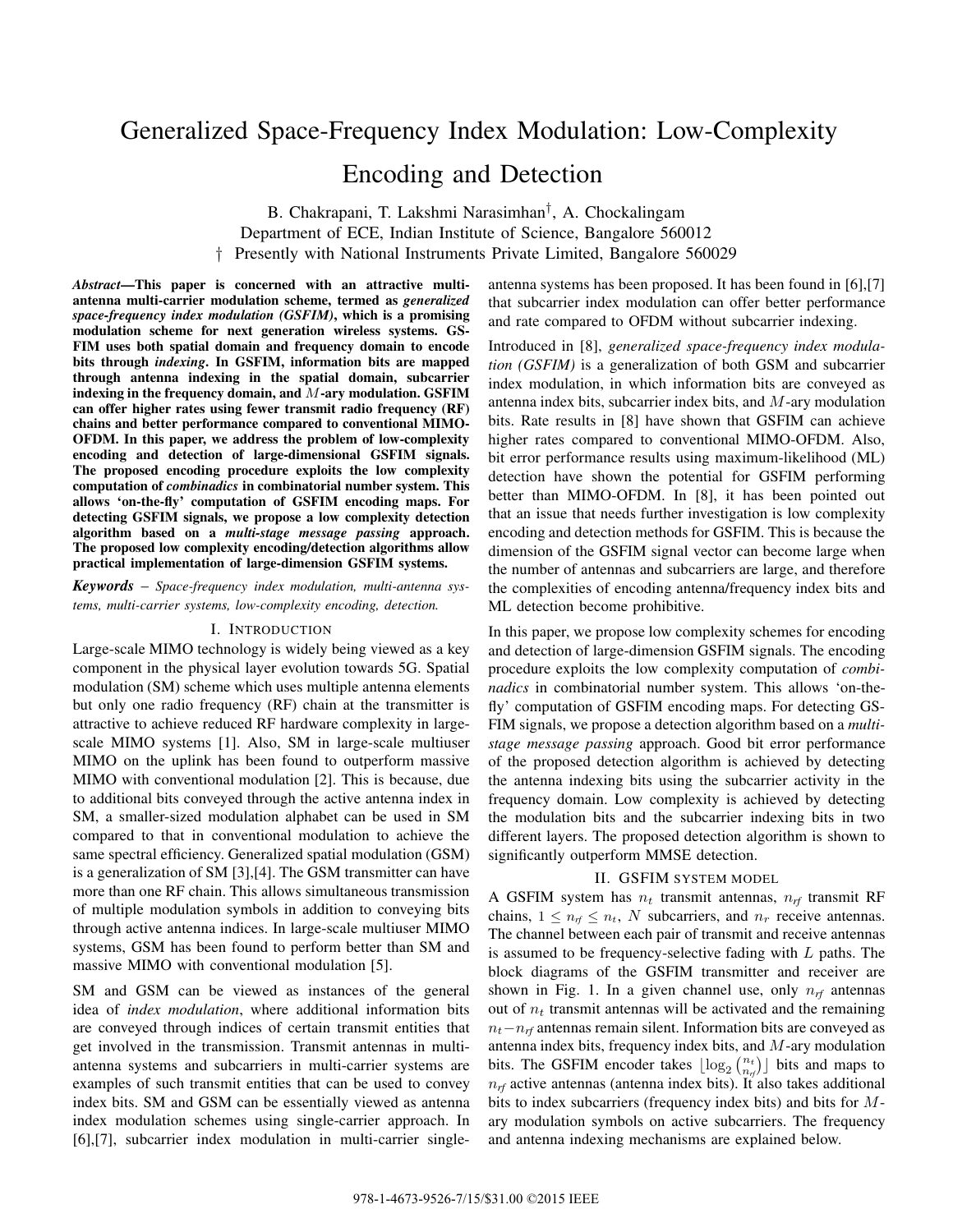

Fig. 1. GSFIM transmitter and receiver.

*1) Frequency indexing:* Consider a matrix **B** of size  $n_r f \times N$ whose entries belong to  $\mathbb{A}_0$ , where  $\mathbb{A}_0 = \mathbb{A} \cup 0$  with  $\mathbb{A}$  denoting an M-ary modulation alphabet. The frequency index bits and M-ary modulation bits are embedded in **B** as follows. The matrix **B** is divided into  $n_b$  submatrices  $\mathbf{B}_1, \mathbf{B}_2, \cdots, \mathbf{B}_{n_b}$ , each of size  $n_{rf} \times n_f$ , where  $n_f = \frac{N}{n_b}$  is the number subcarriers per<br>submatrix (see Fig. 2) Let  $k, 1 \le k \le n$ , m, denote the number submatrix (see Fig. 2). Let  $k, 1 \le k \le n_{rf}n_f$  denote the number<br>of non-zero elements in each submatrix, where each of the nonof non-zero elements in each submatrix, where each of the nonzero elements belong to  $A$ . This  $k$  is a design parameter. Then, for each submatrix, there are  $l_f = \binom{n_f n_f}{k}$  possible 'frequency<br>activation patterns'. A frequency activation pattern for a given activation patterns'. A frequency activation pattern for a given submatrix refers to a possible combination of zero and non-zero entries in that submatrix. Note that not all  $l_f$  activation patterns are needed for frequency indexing. Any  $2^{k_f}$  patterns out of them, where  $k_f = \left[ \log_2 {n_f n_f} \right]$ , are adequate. Take any  $2^{k_f}$ <br>patterns out of *l<sub>s</sub>* patterns and form a set called the 'frequency patterns out of  $l_f$  patterns and form a set called the 'frequency activation pattern set', denoted by  $\mathbb{S}_f$ . The frequency activation pattern for a given submatrix is then formed by choosing one among the patterns in the set  $\mathcal{S}_f$  using  $k_f$  bits. These  $k_f$  bits are the frequency index bits for that submatrix. So, there are a total of  $n_b k_f$  frequency index bits in the entire matrix **B**. In addition to these frequency index bits,  $k n_b \log_2 M$  bits are carried as M-ary modulation bits in the non-zero entries of **B**.

*Example:* Let  $n_{rf} = 2$ ,  $N = 16$ ,  $n_b = 4$ , and  $k = 7$ . Then,  $n_f = \frac{16}{4} = 4$ ,  $l_f = \binom{8}{7} = 8$ ,  $k_f = \lfloor \log_2 8 \rfloor = 3$ , and  $2^{k_f} = 8$ .<br>In this example  $l_f = 2^{k_f} = 8$ , i.e., all the 8 possible patterns In this example,  $l_f = 2^{k_f} = 8$ , i.e., all the 8 possible patterns are in the frequency activation pattern set, given by are in the frequency activation pattern set, given by

$$
\mathbb{S}_{f} = \left\{ \begin{bmatrix} 0 & 1 & 1 & 1 \\ 1 & 1 & 1 & 1 \end{bmatrix}, \begin{bmatrix} 1 & 0 & 1 & 1 \\ 1 & 1 & 1 & 1 \end{bmatrix}, \begin{bmatrix} 1 & 1 & 0 & 1 \\ 1 & 1 & 1 & 1 \end{bmatrix}, \begin{bmatrix} 1 & 1 & 0 & 1 \\ 1 & 1 & 1 & 1 \end{bmatrix}, \begin{bmatrix} 1 & 1 & 1 & 1 \\ 1 & 1 & 1 & 1 \end{bmatrix}, \begin{bmatrix} 1 & 1 & 1 & 1 \\ 1 & 0 & 1 & 1 \end{bmatrix}, \begin{bmatrix} 1 & 1 & 1 & 1 \\ 1 & 1 & 0 & 1 \end{bmatrix}, \begin{bmatrix} 1 & 1 & 1 & 1 \\ 1 & 1 & 1 & 0 \end{bmatrix} \right\}.
$$

Suppose <sup>A</sup> is 4-QAM. Let [00101001111000110] denote the information bit sequence for submatrix  $B_1$ . The GSFIM encoder translates these bits to the submatrix  $B_1$  as follows: the first 3 bits are used to choose the frequency activity pattern (i.e., 001 chooses the activation pattern  $\begin{bmatrix} 1 & 0 & 1 & 1 \\ 1 & 1 & 1 & 1 \\ 1 & 1 & 1 & 1 \end{bmatrix}$  in the set  $\mathbb{S}_f$  above), and the next 14 bits are mapped to seven 4-QAM symbols so that one 4-QAM symbol gets mapped to one active subcarrier. The submatrix  $B_1$  then becomes

$$
\mathbf{B}_1 = \begin{bmatrix} -1 - \mathbf{j} & 0 & -1 + \mathbf{j} & 1 - \mathbf{j} \\ 1 - \mathbf{j} & -1 + \mathbf{j} & -1 - \mathbf{j} & 1 + \mathbf{j} \end{bmatrix}
$$

,



where  $\mathbf{j} = \sqrt{-1}$ . Likewise, the submatrices  $\mathbf{B}_i$ ,  $i = 2, 3, 4$  are formed. The full matrix **B** of size  $n_f \times N$  is then formed as  $\mathbf{B} = [\mathbf{B}_1 \ \mathbf{B}_2 \ \mathbf{B}_3 \ \mathbf{B}_4]$ . Each row of the matrix **B** is of dimension  $1 \times N$ . There are  $n_{rf}$  rows. Each N-length row vector in **B** is fed to the IFFT block in the OFDM modulator to generate an N-length OFDM symbol. A total of n*rf* such OFDM symbols, one for each row in **B**, are generated. These  $n_{rf}$  OFDM symbols are then transmitted through  $n_{rf}$  active transmit antennas in parallel. The choice of these n*rf* active transmit antennas among the  $n_t$  available antennas is made through antenna indexing as described below.

2) Antenna indexing: The selection of  $n_f$  out of  $n_t$  antennas for transmission is made based on antenna index bits. The antenna index bits choose an 'antenna activation pattern', which tells which  $n_{rf}$  antennas out of  $n_t$  antennas are used for transmission. There are  $l_a = \binom{n_t}{n_f}$  antenna activation patterns possible, and  $k_a = \left\lfloor \log_2 \binom{n_t}{n_a} \right\rfloor$  bits are used to choose one<br>among them. These *k* bits are the antenna index bits. Note that among them. These  $k_a$  bits are the antenna index bits. Note that not all  $l_a$  activation patterns are needed, and any  $2^{k_a}$  patterns out of them are adequate. Take any  $2^{k_a}$  patterns out of  $l_a$ patterns and form a set called the 'antenna activation pattern set', denoted by S*a*.

*Example:* Let us illustrate this using the following example. Let  $n_t = 3$ ,  $n_{rf} = 2$ . Then,  $l_a = \binom{3}{2} = 3$ ,  $k_a = \lfloor \log_2 \binom{3}{2} \rfloor =$ <br> $\lfloor \log_2 3 \rfloor - 1$  and  $2^{k_a} = 2$ . The possible antenna activation pat- $\begin{bmatrix} 2 & 2 \\ 2 & 3 \end{bmatrix} = 1$ , and  $2^{k_a} = 2$ . The possible antenna activation pat-<br>terms are given by  $\int [1 + 0]^{T} [1 + 0]^{T} [0 + 1]^{T}$ . The set S terns are given by  $\{ [1, 1, 0]^T, [1, 0, 1]^T, [0, 1, 1]^T \}$ . The set  $\mathbb{S}_a$ <br>is formed by selecting any two patterns out of the above three is formed by selecting any two patterns out of the above three patterns. For example,  $\mathbb{S}_a$  can be  $\mathbb{S}_a = \{ [1, 1, 0]^T, [1, 0, 1]^T \}$ . An  $n_f \times n_t$  switch connects the RF chains to the transmit antennas. The chosen  $n_{rf}$  out of  $n_t$  antennas transmit the MIMO-OFDM symbol constructed using the frequency index bits and  $M$ -ary modulation bits. The active transmit antennas can change from one MIMO-OFDM symbol to the other.

*Achievable rate in GSFIM:* The achievable rate in GSFIM with  $n_t$  transmit antennas,  $n_{rf}$  transmit RF chains, N subcarriers,  $n_b$ submatrices, and  $M$ -ary modulation is given by

$$
R_{\text{gsfim}} = \frac{1}{N - L + 1} \left( \underbrace{\left\lfloor \log_2 \binom{n_t}{n_{\eta'}} \right\rfloor}_{\text{ant. index bits}} + \underbrace{\left\lfloor \log_2 \binom{n_{\eta} n_f}{k} \right\rfloor n_b}_{M - \text{ary symb. bits}} + \underbrace{\left\lfloor \log_2 \binom{n_{\eta} n_f}{k} \right\rfloor}_{\text{bpcu.}} \right)
$$
(1)

# III. LOW COMPLEXITY ENCODING OF GSFIM SIGNALS

In this section, we first motivate the need for low complexity encoding methods for large-dimensional GSFIM. We then propose a encoding method that uses combinatorial number system and has very low complexity.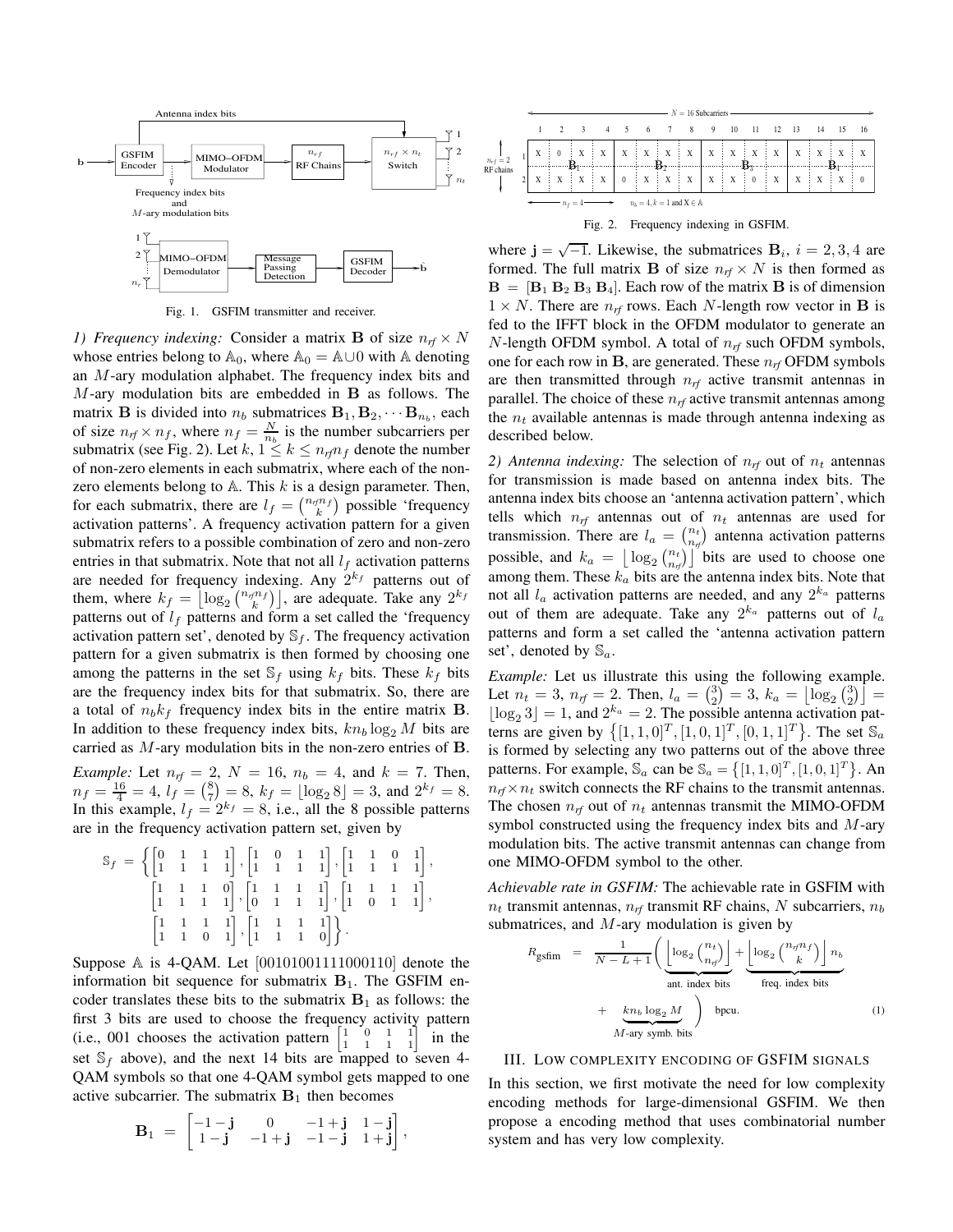In GSFIM,  $k_a = \lfloor \log_2 {n_t \choose n_f} \rfloor$  bits are used for antenna indexing,  $k_f = \lfloor \log_2 \binom{n_{rf}n_f}{k} \rfloor$  bits are used for subcarrier<br>pattern selection per submatrix and kn, log M bits are used pattern selection per submatrix, and  $kn_b \log_2 M$  bits are used<br>for modulation symbols selection on active subcarriers. The for modulation symbols selection on active subcarriers. The mapping of  $kn_b \log_2 M$  bits to modulation symbols is straightforward, but the mapping of  $k_a$  bits to antenna pattern and  $k_f$ bits to frequency pattern is not. For encoding and decoding purposes, a table/map of information bits to corresponding frequency/antenna activation pattern has to be maintained both at the transmitter and receiver. For small values of  $n_t$ ,  $n_{rf}$ ,  $n_f$ , and  $k$ , this table/map is practical. However, for large values of  $n_t$ ,  $n_f$ ,  $n_f$ , and  $k$ , the size of the table/map can become prohibitively large. We illustrate this point using the following example. Consider  $n_t = 8$ ,  $n_{rf} = 4$ ,  $N = 16$ ,  $n_b = 1$ , and  $k = 56$ , then  $|S| = 2^6$ ,  $|S_1| = 2^{32}$ . An implementation of  $k = 56$ , then  $|\mathbb{S}_a| = 2^6$ ,  $|\mathbb{S}_f| = 2^{32}$ . An implementation of the encoding map of this size is impractical. This motivates the encoding map of this size is impractical. This motivates the need for low complexity encoding methods. To solve this problem, we resort to *combinadic* representation of numbers in combinatorial number system [9] as follows.

*Definition 1:* The combinadic of a number  $n \in [0, {K \choose R} - 1]$  is<br>the *R* turbe  $(K - K)$  cuch that  $n = \sum_{k=1}^{R} {K_i \choose k}$  and the R-tuple  $(K_1, K_2, \dots, K_R)$  such that  $n = \sum_{i=1}^{R} {K_i \choose i}$  and  $K_i < K_i < K_i > K_i > K_i$ . The value of K<sub>i</sub> for a given n  $K_1 < K_2 < \cdots < K_R < K$ . The value of  $K_i$  for a given n can be obtained as [9] *R*

$$
K_i = \text{Largest non-negative integer s.t. } n - \sum_{j=i}^{n} \binom{K_j}{j} \ge 0.
$$

Using this definition, any number *n* in the range  $[0, {K \choose R} - 1]$  can be uniquely mapped to a particular combination in  ${K \choose R}$  and vice versa. The combinadic of the number  $n$  gives the  $\tilde{R}$  elements that are active/chosen in that particular combination. Given a particular combination, the active elements in that particular combination give an R-tuple combinadic, which, in-turn, can be used to obtain the number  $n$  uniquely. The computational complexity to find the combinadic of a number is just  $O(R)$ , which we exploit for large-dimensional GSFIM encoding.

The combinadic representation can be used for GSFIM encoding by taking  $K = n_t$  and  $R = n_{rf}$  for antenna selection, and  $K = n_f n_{rf}$  and  $R = k$  for subcarrier pattern selection for a submatrix. The following procedure maps k*<sup>a</sup>* bits to antenna activation pattern.

- Accumulate k*<sup>a</sup>* antenna indexing bits and form the bit sequence  $$
- Obtain decimal equivalent of **b**<sub>*a*</sub> as  $d(\mathbf{b}_a) \triangleq \sum_{i=0}^{k_a-1} 2^i b_i$ .
- Find the combinadic of  $d(\mathbf{b}_a)$ .

• Obtain the active antennas using the combinadic  $R$ -tuple. Using a similar procedure, the mapping of  $k_f$  bits to subcarrier activity pattern per submatrix can be obtained.

*Examples:* Examples of encoding maps of antenna indexing and frequency indexing for  $n_t = 4$ ,  $n_{rf} = 2$ ,  $N = 4$ ,  $n_b = 1$ , and  $k = 7$  based on above procedure are illustrated in Tables I and II, respectively. Consider the case of  $\mathbf{b}_a = \begin{bmatrix} 0 & 1 \end{bmatrix}$  and  $\mathbf{b}_f = [110]$ . Observe that  $d(\mathbf{b}_a) = 1$  and the combinadic of 1 is  $(K_1, K_2) = (0, 2)$ , and therefore the activated antennas are 1 and 3. Likewise,  $d(\mathbf{b}_f) = 6$  and the combinadic of 6

| $\mathbf{b}_a$ | $d(\mathbf{b}_a)$ | Combinadic of $d(\mathbf{b}_a)$ :<br>$(K_1, K_2)$ | Indices of active<br>antennas |
|----------------|-------------------|---------------------------------------------------|-------------------------------|
| 00             |                   | (0.1)                                             | (1.2)                         |
|                |                   | (0.2)                                             | (1.3)                         |
| 10             |                   |                                                   | 2,3                           |
|                |                   |                                                   |                               |

TABLE I ANTENNA ACTIVITY PATTERN MAP.  $n_t = 4$ ,  $n_{rf} = 2$ .

| $\mathbf{b}_f$ | $d(\mathbf{b}_f)$           | Combinadic of $d(\mathbf{b}_f)$ :<br>$(K_1, K_2, \cdots, K_7)$ | Indices of active<br>subcarriers |
|----------------|-----------------------------|----------------------------------------------------------------|----------------------------------|
| 000            | $\Omega$                    | (0,1,2,3,4,5,6)                                                | (1,2,3,4,5,6,7)                  |
| 001            |                             | (0,1,2,3,4,5,7)                                                | (1,2,3,4,5,6,8)                  |
| 010            | $\mathcal{D}_{\mathcal{L}}$ | (0,1,2,3,4,6,7)                                                | (1,2,3,4,5,7,8)                  |
| 011            | $\mathbf{3}$                | (0,1,2,3,5,6,7)                                                | (1,2,3,4,6,7,8)                  |
| 100            | 4                           | (0,1,2,4,5,6,7)                                                | (1,2,3,5,6,7,8)                  |
| 101            |                             | (0,1,3,4,5,6,7)                                                | (1,2,4,5,6,7,8)                  |
| 110            | 6                           | (0,2,3,4,5,6,7)                                                | (1,3,4,5,6,7,8)                  |
| 111            |                             | (1,2,3,4,5,6,7)                                                | (2,3,4,5,6,7,8)                  |

#### TABLE II

SUBCARRIER ACTIVITY PATTERN MAP.  $N = 4$ ,  $n_b = 1$ ,  $k = 7$ ,  $n_f = 2$ . is  $(K_1, K_2, K_3, K_4, K_5, K_6, K_7) = (0, 1, 2, 3, 5, 6, 7)$ , and the active subcarrier positions in the submatrix is (1,2,3,4,6,7,8). Encoding maps for large dimensions can be computed 'on-thefly' based on the low complexity procedure given above. A reverse procedure can perform the combinadic to information bits demapping at the receiver. The above low complexity mapping/demapping procedure allows implementation of GSFIM encoding in large dimensions.

## IV. LOW COMPLEXITY DETECTION OF GSFIM SIGNALS

In this section, we propose a low-complexity algorithm based on multi-stage message passing for GSFIM signal detection.

## *A. Received signal*

Let  $\mathbf{H}_n$  denote the overall  $n_r \times n_t$  channel matrix on subcarrier *n*. Let  $\mathbf{H}_n^{\mathbf{a}}$  denote the  $n_r \times n_f$  channel matrix on subcarrier *n* corresponding to the chosen  $n_f$  antennas. The superscript **a** in  $\mathbf{H}_n^{\mathbf{a}}$  refers to the antenna activation pattern that tells which  $n_f$  antennas are chosen. The received signal vector  $y_n$  of size  $n_r \times 1$  at the GSFIM receiver is given by

$$
\mathbf{y}_n = \mathbf{H}_n^{\mathbf{a}} \mathbf{z}_n + \mathbf{w}_n, \quad n = 1, 2, \cdots, N,
$$
 (2)

where  $z_n$  is the vector of size  $n_r \times 1$  transmitted by the  $n_r$ active antennas on subcarrier n, and  $w<sub>n</sub>$  is the noise vector of size  $n_r \times 1$  on subcarrier  $n$ ,  $\mathbf{w}_n \sim \mathcal{CN}(0, \sigma^2 \mathbf{I}_{n_r})$ . Considering that zeros are transmitted from the inactive antennas, the vector  $x_n$  of size  $n_t \times 1$  transmitted by all the  $n_t$  antennas on subcarrier n is obtained by adding zeros to the vector  $z_n$  at the positions of the inactive antennas. The received signal vector is

$$
\mathbf{y}_n = \mathbf{H}_n \mathbf{x}_n + \mathbf{w}_n, \quad n = 1, 2, \cdots, N. \tag{3}
$$

Equation (3) can be written as

$$
\mathbf{y}^i = \mathbf{G}_i \mathbf{x}^i + \mathbf{w}^i, \quad i = 1, 2, \cdots, n_b,
$$
 (4)

$$
\mathbf{y}^i\!=\!\!\begin{bmatrix} \mathbf{y}_{i_1} \\ \mathbf{y}_{i_2} \\ \vdots \\ \mathbf{y}_{i_{n_f}} \end{bmatrix}\!,\mathbf{x}^i\!=\!\!\begin{bmatrix} \mathbf{x}_{i_1} \\ \mathbf{x}_{i_2} \\ \vdots \\ \mathbf{x}_{i_{n_f}} \end{bmatrix}\!,\mathbf{G}_i\!=\!\!\begin{bmatrix} \mathbf{H}_{i_1} & \mathbf{0} & \cdots & \mathbf{0} \\ \mathbf{0} & \mathbf{H}_{i_2} & \cdots & \mathbf{0} \\ \vdots & \vdots & \ddots & \vdots \\ \mathbf{0} & \mathbf{0} & \cdots & \mathbf{H}_{i_{n_f}} \end{bmatrix}\!,\mathbf{w}^i\!=\!\!\begin{bmatrix} \mathbf{w}_{i_1} \\ \mathbf{w}_{i_2} \\ \vdots \\ \mathbf{w}_{i_{n_f}} \end{bmatrix}\!.
$$

in which  $i_j = (i - 1)n_f + j$ . Equation (4) is a system model for each submatrix. For the case of  $n_b = 1$ , (4) becomes

$$
y = Gx + w,\t\t(5)
$$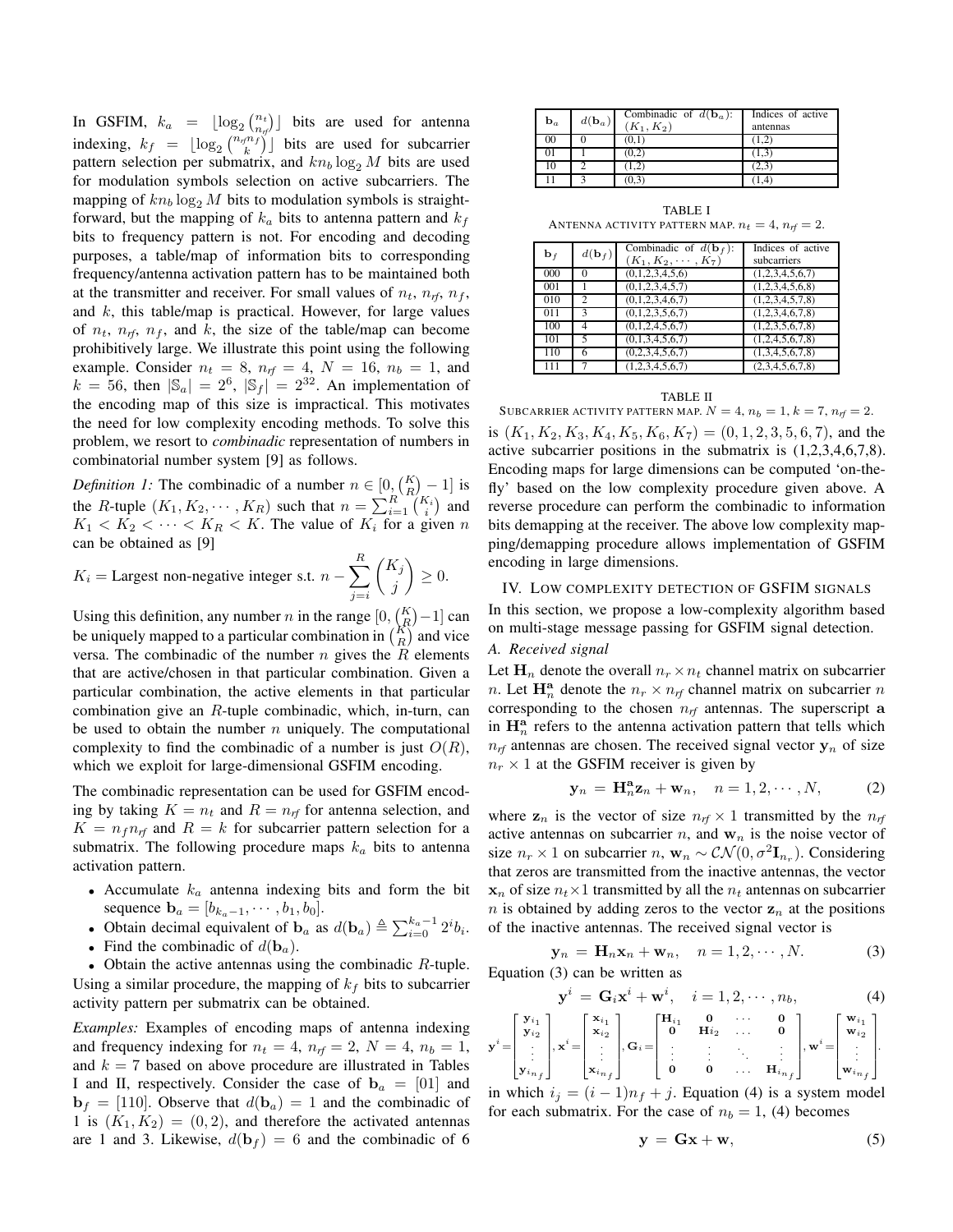$$
\mathbf{y} = \begin{bmatrix} \mathbf{y}_1 \\ \mathbf{y}_2 \\ \vdots \\ \mathbf{y}_N \end{bmatrix}, \mathbf{x} = \begin{bmatrix} \mathbf{x}_1 \\ \mathbf{x}_2 \\ \vdots \\ \mathbf{x}_N \end{bmatrix}, \mathbf{G} = \begin{bmatrix} \mathbf{H}_1 & \mathbf{0} & \cdots & \mathbf{0} \\ \mathbf{0} & \mathbf{H}_2 & \cdots & \mathbf{0} \\ \vdots & \vdots & \ddots & \vdots \\ \mathbf{0} & \mathbf{0} & \cdots & \mathbf{H}_N \end{bmatrix}, \mathbf{w} = \begin{bmatrix} \mathbf{w}_1 \\ \mathbf{w}_2 \\ \vdots \\ \mathbf{w}_N \end{bmatrix}.
$$

We assume that the receiver has the knowledge of the channel matrix  $H_n$  on every subcarrier and noise variance  $\sigma^2$ . The detection algorithm proposed in the following subsection works on a per-submatrix basis. We define the following variables.

*Definition 2:* Antenna activity indicator  $a_i$  is defined such that  $a_i = 1$  whenever *i*th antenna is active, else  $a_i = 0$ . Note that  $\sum_{i=1}^{n_t} a_i = n_f$ , which we will call as the GSFIM system<br>antenna constraint A. Define  $a \triangleq [a_1, a_2, \ldots, a_n]$ antenna constraint **A**. Define  $\mathbf{a} \triangleq [a_1, a_2, \cdots, a_{n_t}].$ 

*Definition 3:* Subcarrier activity indicator  $f_{(i-1)N+j}$  is defined such that  $f_{(i-1)N+j} = 1$  whenever *j*th subcarrier of *i*th antenna is active, else  $f_{(i-1)N+j} = 0$ . Therefore,  $x_i = f_i \alpha$ ,  $\alpha \in \mathbb{A}$ .<br>Note that  $\sum_{i=1}^{n_i N} f_i = k$ , which we will call as the GSFIM<br>system frequency constraint **F**. Define  $f \triangleq [f, f_1, \ldots, f_{nN}]$ system frequency constraint **F**. Define  $\mathbf{f} \triangleq [f_1, f_2, \dots, f_{n_t}y].$ 

## *B. Proposed detection algorithm*

We call the proposed detection algorithm as 'multi-stage message passing (MSMP)' algorithm. In the proposed algorithm, we carry out the first stage message passing on the system model in (5) and obtain the a posteriori probabilities (APPs) of the elements of **<sup>x</sup>** and **<sup>f</sup>**, using which **<sup>a</sup>**<sup>ˆ</sup> (i.e., an estimate of **a**) is obtained. The antenna index bits are recovered by demapping  $\hat{a}$ . The  $\hat{a}$  is also fed as input to the second stage message passing on the system model in (2). The modulation and frequency index bits are recovered using the APPs of the modulation symbol variables and frequency constraint variables at the end of the second stage message passing.

#### *1) First stage message passing:*

In this stage, the APPs of the elements of **x** and **f**, and an estimate of **a** are obtained using message passing on the system model in (5). For this, we define four sets of nodes and exchange messages between them in layers. There are two layers of message exchanges corresponding to modulation symbols and subcarrier activity pattern. Now,  $Pr(x|y)$  is

$$
Pr(\mathbf{x}|\mathbf{y}) = Pr(\mathbf{x}, \mathbf{f}|\mathbf{y}) \propto Pr(\mathbf{y}|\mathbf{x}, \mathbf{f}) Pr(\mathbf{x}, \mathbf{f}) = Pr(\mathbf{y}|\mathbf{x}) Pr(\mathbf{x}|\mathbf{f}) Pr(\mathbf{f})
$$

$$
= \left\{ \prod_{j=1}^{n_r N} Pr(y_j|\mathbf{x}) \prod_{i=1}^{n_t N} Pr(x_i|f_i) \right\} Pr(\mathbf{f}). \tag{6}
$$

Thus, by defining a new layer of variables f*i*s corresponding to subcarrier activity, we have effectively decoupled the dependencies present among the elements of the transmit vector **x**. Based on (6), we model the system as a graph with four types of nodes, namely,

- $n_rN$  *observation nodes* corresponding to elements of **y**,
- $n_t N$  *variable nodes* corresponding to elements of **x**,
- $n_t N$  *subcarrier activity nodes* corresponding to elements of **f**,
- a *constraint node* corresponding to frequency constraint **F**.

Figure 3 shows the graphical model with the nodes defined above. On this graph, we iteratively pass messages between the nodes and obtain the APPs of the elements of **x** and **f**. The different messages passed in the graph are:



Fig. 3. Graphical model and messages in the proposed detector.

- $v_{il}$ : message from observation node  $y_i$  to variable node  $x_l$ ,
- $p_{li}$ : message from variable node  $x_l$  to observation node  $y_i$ ,
- $q_l$ : message from variable node  $x_l$  to subcarrier activity node  $f_l$ ,
- $u_l$ : message from subcarrier activity node  $f_l$  to variable node  $x_l$ .

The messages are exchanged between two layers, namely,

- *Layer 1:* observation nodes and variable nodes (denoted by unshaded nodes in Fig. 3); this layer generates approximate APPs of the individual elements of **x**, and
- *Layer 2:* subcarrier activity nodes and GSFIM frequency constraint node (denoted by shaded nodes in Fig. 3); this layer generates approximate APPs of the elements of **f**.

In constructing the messages at the variable nodes, we employ a Gaussian approximation of interference as described below. This approximation significantly reduces the detection complexity. From (5), we can write

$$
y_i = G(i, l)x_l + \underbrace{\sum_{j=1, j \neq l}^{n_t N} G(i, j)x_j + w_i}_{\triangleq g_{i, l}}, \tag{7}
$$

where  $i = 1, 2, \dots, n_rN$  and  $l = 1, 2, \dots, n_tN$ . We approximate  $q_i$ , to be Gaussian with mean  $y_i$ , and variance  $\sigma^2$ , which mate  $g_{i,l}$  to be Gaussian with mean  $\mu_{i,l}$  and variance  $\sigma_{i,l}^2$ , which can be calculated as

$$
\mu_{i,l} = \mathbb{E}\left[\sum_{\substack{j=1,\\j\neq l}}^{n_t N} G(i,j)x_j + w_i\right] = \sum_{\substack{j=1,\\j\neq l}}^{n_t N} \sum_{x \in A_0} p_{j,i}(x)G(i,j)x, \quad (8)
$$

$$
\sigma_{i,l}^{2} = \text{Var}\bigg(\sum_{\substack{j=1, \\ j \neq l}}^{n_{t}N} G(i,j)x_{j} + w_{i}\bigg) = \sum_{\substack{j=1, \\ j \neq l}}^{n_{t}N} \bigg(\sum_{x \in \mathbb{A}_{0}} p_{j,i}(x)G(i,j)x^{H}G(i,j)^{H}
$$

$$
-\bigg|\sum_{x \in \mathbb{A}_{0}} p_{j,i}(x)G(i,j)x\bigg|^{2}\bigg) + \sigma^{2}.
$$
 (9)

Using this approximation, we derive the messages as follows. *Layer 1:* The message  $v_{il}$  is obtained as

$$
v_{il}(x) \triangleq \Pr(x_l = x|y_i)
$$
  
 
$$
\approx \frac{1}{\sigma_{i,l}\sqrt{2\pi}} \exp\left(\frac{-(y_i - \mu_{i,l} - G(i,l)x)^2}{2\sigma_{i,l}^2}\right).
$$
 (10)

The APP of the individual elements of  $\bf{x}$  is given by

$$
p_{li}(x) \triangleq \Pr(x_l = x | \mathbf{y}_{/i}) \approx \prod_{j=1, j \neq i}^{n_r N} \Pr(x_l = x | y_j)
$$

$$
\propto u_l(x^{\odot}) \prod_{j=1, j \neq i}^{n_r N} v_{jl}(x), \tag{11}
$$

where  $\mathbf{y}_{/i}$  denotes the set of all elements of  $\mathbf{y}$  except  $y_i$ , and  $x^{\odot} = 0$ , if  $x = 0$  and  $x^{\odot} = 1$ , if  $x \neq 0$ . The inclusion of  $u_i(.)$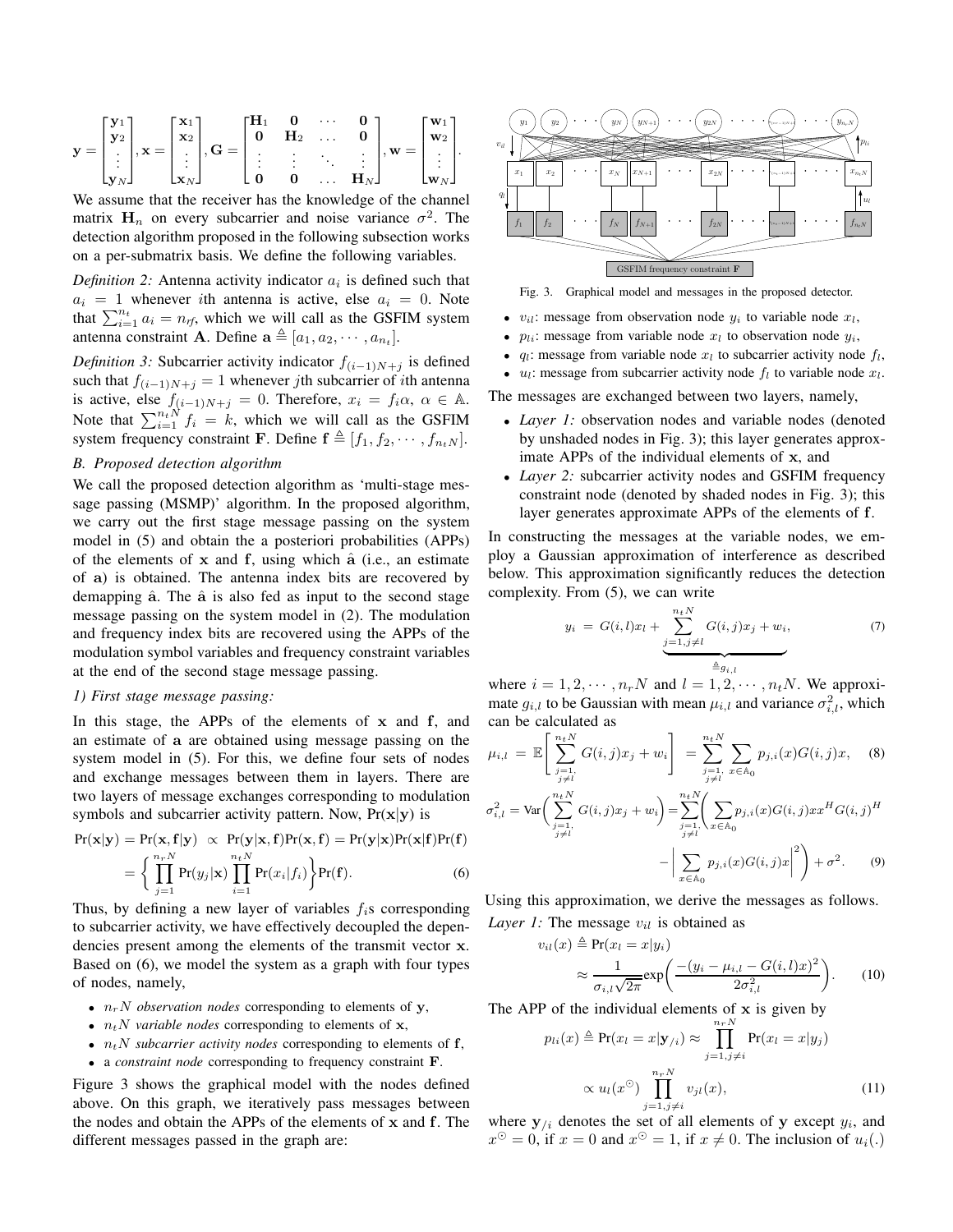in the computation of this APP helps us to relieve the elements of **x** from the dependencies on the subcarrier activity pattern.

*Layer 2:* The APP estimate of  $f_l$  from the variable nodes is

$$
q_l(b) \triangleq Pr(f_l = b|x) \n\approx \begin{cases} \sum_{x \in \mathbb{A}} \prod_{j=1}^{n_r N} Pr(x_l = x|y_j), & \text{if } b = 1 \\ \prod_{j=1}^{n_r N} Pr(x_l = 0|y_j), & \text{if } b = 0 \end{cases} \n\propto \begin{cases} \sum_{x \in \mathbb{A}} \prod_{j=1}^{n_r N} v_{jl}(x), & \text{if } b = 1 \\ \prod_{j=1}^{n_r N} v_{jl}(0) & \text{if } b = 0. \end{cases}
$$
\n(12)

The APP estimate of  $f_l$  after processing GSFIM frequency constraint **F** is

$$
u_l(b) = \Pr(f_l = b | \mathbf{x}_{/l})
$$
  
\n
$$
\propto \begin{cases} \Pr(\sum_{j=1, j \neq l}^{n_t N} f_j = k - 1 | \mathbf{f}_{/l}), & \text{if } b = 1 \\ \Pr(\sum_{j=1, j \neq k}^{n_t N} f_j = k | \mathbf{f}_{/l}), & \text{if } b = 0 \end{cases}
$$
  
\n
$$
\approx \begin{cases} \phi_{1_l}(k-1) & \text{if } b = 1 \\ \phi_{1_l}(k) & \text{if } b = 0, \end{cases}
$$
 (13)

where  $Pr(\sum_{j=1, j\neq(i-1)N+l}^{n_t N} f_j = k-1|f_{/(i-1)N+l})$  denotes the probability that the subcarrier activity pattern satisfies the GSFIM frequency constraint **F** (i.e.,  $\sum_{i=1}^{n_t N} f_i = k$ )<br>given that *l*th subcarrier of *i*th antenna is active and given that *l*th subcarrier of *i*th antenna is active, and  $\Pr(\sum_{j=1, j\neq(i-1)N+l}^{n_t N} f_j = k | \mathbf{f}_{/(i-1)N+l})$  denotes the probabil-<br>ity that the subcarrier activity pattern satisfies **F** given that ity that the subcarrier activity pattern satisfies **F** given that the lth subcarrier of the ith antenna is not active. Since this probability involves the summation of  $n_tN - 1$  variables, it is<br>evaluated as  $\phi_t = \phi^{n_tN}$  as where  $\phi$  is the convolution onevaluated as  $\phi_{1_l} = \bigotimes_{j=1, j\neq l}^{n_t N} q_j$ , where  $\otimes$  is the convolution op-<br>erator and  $\phi_i$ . is a probability mass function with probability erator, and  $\phi_1(.)$  is a probability mass function with probability masses at  $n_tN$  points  $(0, 1, \dots, n_tN - 1)$ .

*Message passing:* The message passing schedule is as follows.

- 1. Initialize  $p_{li}(x) = \frac{1}{|\mathbb{A}\cup\mathbb{O}|}$  and  $q_i(b) = \frac{k}{n_tN}, \forall x, b, i, l.$ <br>2. Compute  $y_{li}(x)$ ,  $\forall x, l$ , *i*.
- 2. Compute  $v_{il}(x)$ ,  $\forall x, l, i$ .<br>3. Compute  $v_{il}(h)$ ,  $\forall l, h$ .
- 3. Compute  $u_l(b)$ ,  $\forall l, b$ .
- 4. Compute  $p_{li}$ ,  $\forall l, i, b$ .
- 5. Compute  $q_l(b)$ ,  $\forall l, b$ .

The above steps are repeated for a fixed number of iterations.

After the fixed number of iterations, the APP estimates of the antenna activity indicators a*l*s are computed from the APPs of  $f_l$ s as follows. If an antenna is not active, then the subcarriers are not active on that antenna, and if the antenna is active, then at least one subcarrier on that antenna will be active. The APP estimate of a*<sup>l</sup>* from the subcarrier activity nodes is

$$
c_l(b) \propto \begin{cases} \Pr(\sum_{j=(l-1)N+1}^{lN} f_j \neq 0), & \text{if } b=1\\ \Pr(\sum_{j=(l-1)N+1}^{lN} f_j = 0), & \text{if } b=0 \end{cases}
$$
  

$$
\approx \begin{cases} 1 - \phi_{2_l}(0), & \text{if } b=1\\ \phi_{2_l}(0), & \text{if } b=0, \end{cases}
$$
 (14)

where  $Pr(\sum_{j=(l-1)N+1}^{lN} f_j \neq 0)$  denotes the probability<br>that at least one subcarrier is active on the *l*th antenna that at least one subcarrier is active on the lth antenna, and  $Pr(\sum_{j=(l-1)N+1}^{l} f_j = 0)$  denotes the probability that all subcarriers are not active on the *l*<sup>th</sup> antenna  $\phi_0$  – all subcarriers are not active on the *l*th antenna.  $\phi_{2l}$  =

 $\otimes_{j=(l-1)N+1}^{l} u_j$ , where  $\phi_2$  is the probability mass function with probability masses at  $N+1$  points  $(0, 1, ..., N)$ probability masses at  $N + 1$  points  $(0, 1, \dots, N)$ .

The APP estimate of a*<sup>l</sup>* after processing GSFIM antenna constraint **A** is

$$
d_l(b) \propto \begin{cases} \Pr(\sum_{j=1, j\neq l}^{n_t} a_j = n_{rf} - 1 | \mathbf{a}_{/l}), & \text{if } b = 1 \\ \Pr(\sum_{j=1, j\neq k}^{n_t} a_j = n_{rf} | \mathbf{a}_{/l}), & \text{if } b = 0 \end{cases}
$$
  

$$
\approx \begin{cases} \phi_{3_l}(n_{rf} - 1) & \text{if } b = 1 \\ \phi_{3_l}(n_{rf}) & \text{if } b = 0, \end{cases}
$$
 (15)

where  $Pr(\sum_{j=1, j\neq l}^{n_t} a_j = n_{rf} - 1 | a_{/l})$  denotes the probability that the antenna pattern satisfies the GSEIM antenna constraint that the antenna pattern satisfies the GSFIM antenna constraint **A** (i.e.,  $\sum_{i=1}^{n_t} a_i = n_{rf}$ ) given that the *l*th antenna is active, and  $Pr(\sum_{j=1, j\neq k}^{n_i} a_j = n_f | a_{/l})$  denotes the probability that the antenna activity pattern satisfies  $A$  given that the  $l$ th antenna is not active.  $\phi_{3_l} = \bigotimes_{j=1, j\neq l}^{n_t} c_j$ , where  $\phi_3$  is the probability mass function with probability masses at *n* points (0, 1, ..., *n*<sub>i</sub> –1) function with probability masses at  $n_t$  points  $(0, 1, \dots, n_t-1)$ .

Finally, an estimate of the antenna activity pattern  $\hat{a}$  is obtained by declaring those n*rf* antennas having the largest APPs as the active antennas.  $\hat{a}$  is demapped to recover the antenna index bits.  $\hat{a}$  is also fed as an input to the second stage message passing that recovers the modulation and frequency index bits as follows.

# *2) Second stage message passing:*

To recover the modulation and frequency index bits, we consider the system model in (2), i.e.,

$$
\mathbf{y}_n = \mathbf{H}_n^{\mathbf{a}} \mathbf{z}_n + \mathbf{w}_n, \quad n = 1, 2, \cdots, N.
$$

The above equations for all  $n$  can be combined into one as

$$
\mathbf{y} = \mathbf{G}^{\mathbf{a}} \mathbf{z} + \mathbf{w}, \qquad (16)
$$
\n
$$
\mathbf{z} = \begin{bmatrix} \mathbf{z}_1 \\ \mathbf{z}_2 \\ \vdots \\ \mathbf{z}_N \end{bmatrix}, \quad \mathbf{G}^{\mathbf{a}} = \begin{bmatrix} \mathbf{H}_1^{\mathbf{a}} & \mathbf{0} & \cdots & \mathbf{0} \\ \mathbf{0} & \mathbf{H}_2^{\mathbf{a}} & \cdots & \mathbf{0} \\ \vdots & \vdots & \ddots & \vdots \\ \mathbf{0} & \mathbf{0} & \cdots & \mathbf{H}_N^{\mathbf{a}} \end{bmatrix},
$$

 $\begin{bmatrix} \mathbf{z}_N \end{bmatrix}$   $\begin{bmatrix} 0 & 0 & \dots & \mathbf{H}_N^{\mathbf{a}} \end{bmatrix}$ <br>and **y** and **w** are as defined in (5). Note that (16) is similar to (5) with smaller dimensions; while the sizes of **G** and **x** in (5) are  $n_r N \times n_t N$  and  $n_t N \times 1$ , the sizes of  $G^a$  and **z** in (16) are  $n_r N \times n_{rf} N$  and  $n_{rf} N \times 1$ . Therefore, for a given a, the same first stage message passing presented above can be applied to the system model in (16) to get the APPs of  $z_l$ s and  $f_l$ 's, where  $f_i$ 's are the subcarrier activity indicators for the system model in (16). That is,  $z_l = f_l's, s \in \mathbb{A}$ , and the corresponding frequency<br>constraint  $\mathbf{F}'$  is given by  $\sum_{l}^{n_l} f_l' = k_l$  and the subserier constraint **F**' is given by  $\sum_{l=1}^{n_f N} f_l' = k$ , and the subcarrier activity indicator vector is  $f' \triangleq [f'_1, f'_2, \dots, f'_{n_f N}]$ . We use  $\hat{a}$  as the antenna activity indicator vector in (16) and perform as the antenna activity indicator vector in (16) and perform the first stage message passing. At the end, f' is obtained by declaring those  $k$  subcarriers having the largest APPs as the active subcarriers. Finally,  $z_l$ s and  $f'$  are demapped to get the modulation and frequency index bits.

#### V. RESULTS AND DISCUSSIONS

In this section, we present the BER performance of the proposed MSMP algorithm for GSFIM signal detection obtained through simulations. For this, we have taken the channel to be Rayleigh fading frequency-selective channel with  $L = 4$  paths.